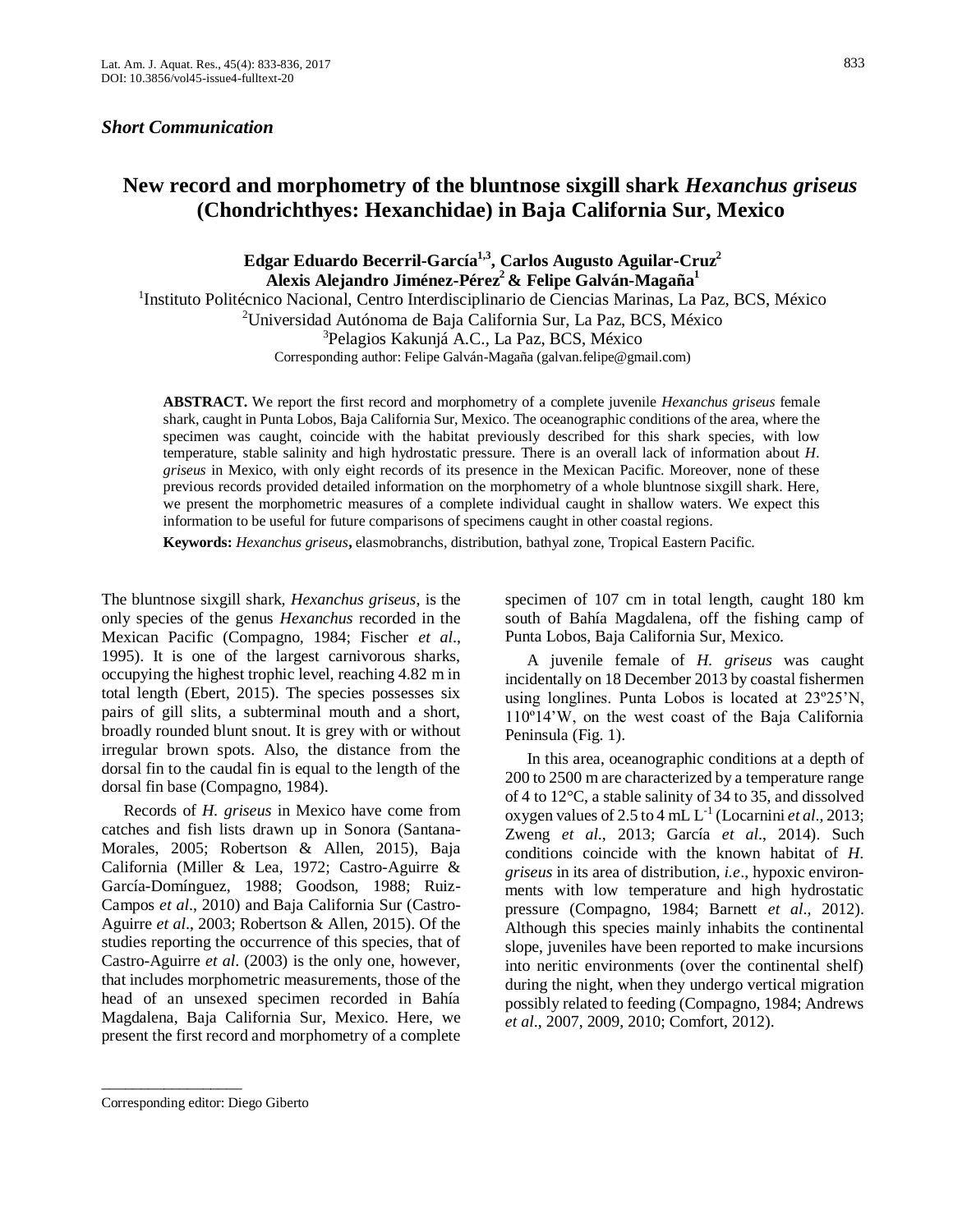

**Figure 1.** Previous records of *Hexanchus griseus* and new location of Punta Lobos, BCS, Mexico.



**Figure 2.** Juvenile female of *Hexanchus griseus* caught off the fishing camp of Punta Lobos, BCS, Mexico.

The caught specimen was dark grey without spots on the back and white on the belly, with no clear boundary between the two colours (Fig. 2). Its flabby body, typical of organisms inhabiting the mesopelagic or bathypelagic zone (Randall & Farrell, 1997), had an epidermis entirely covered with mucus, with no ectoparasites detected.

Taxonomic identification was performed using Fischer *et al*. (1995) dichotomous key as well as morphometry of the whole organism (Table 1). The shark specimen was transported on ice to the Laborato-

| Measure                            |       | Length (cm) Proportion $(\%)$ |
|------------------------------------|-------|-------------------------------|
| TL (total length)                  | 107.2 | 100.00                        |
| FL (fork length)                   | 84.6  | 78.92                         |
| PCL (pre-caudal-fin length)        | 74.9  | 69.87                         |
| HDL (head length)                  | 22.1  | 20.62                         |
| POB (preorbital length)            | 5.2   | 4.85                          |
| PP1 (prepectoral-fin length)       | 22.1  | 20.62                         |
| PP2 (prepelvic-fin length)         | 27.8  | 25.93                         |
| PAL (preanal-fin length)           | 63.4  | 59.14                         |
| EYL (eye length)                   | 1.6   | 1.49                          |
| ING (intergill length)             | 1.4   | 1.31                          |
| P1A (pectoral-fin anterior margin) | 5.4   | 5.04                          |
| P1B (pectoral-fin base)            | 15.3  | 14.27                         |
| CDM (dorsal caudal-fin margin)     | 10.3  | 9.61                          |
| CPV (oreventral caudal-fin margin) | 30.1  | 28.08                         |
| CFW (caudal-fin fork width)        | 3.4   | 3.17                          |
| CFL (caudal-fin fork length)       | 5.4   | 5.04                          |
| P2L (pelvic-fin length)            | 2.9   | 2.71                          |
| P2B (pelvic-fin base)              | 8.7   | 8.12                          |
| ANL (anal-fin length)              | 1.7   | 1.59                          |
| ANA (anal-fin anterior margin)     | 8.2   | 7.65                          |
| ANB (anal-fin base)                | 5.4   | 5.04                          |

**Table 1.** Morphometry of the bluntnose sixgill shark female captured off Punta Lobos, BCS, Mexico.

ry of Fish Ecology of the Interdisciplinary Centre of Marine Sciences (CICIMAR-IPN, by its Spanish acronym) in La Paz, BCS, Mexico.

Despite the fact that *H. griseus* is a top predator, knowledge of this shark species is scarce and insufficient (Ebert, 2002, 2003), in both coastal and deep-water ecosystems (Barnett *et al*., 2012). This study provides the first record of *H. griseus* that includes detailed morphometric data of a complete individual. This individual was caught in shallow waters off the west coast of Baja California Sur, providing additional information on the species' distribution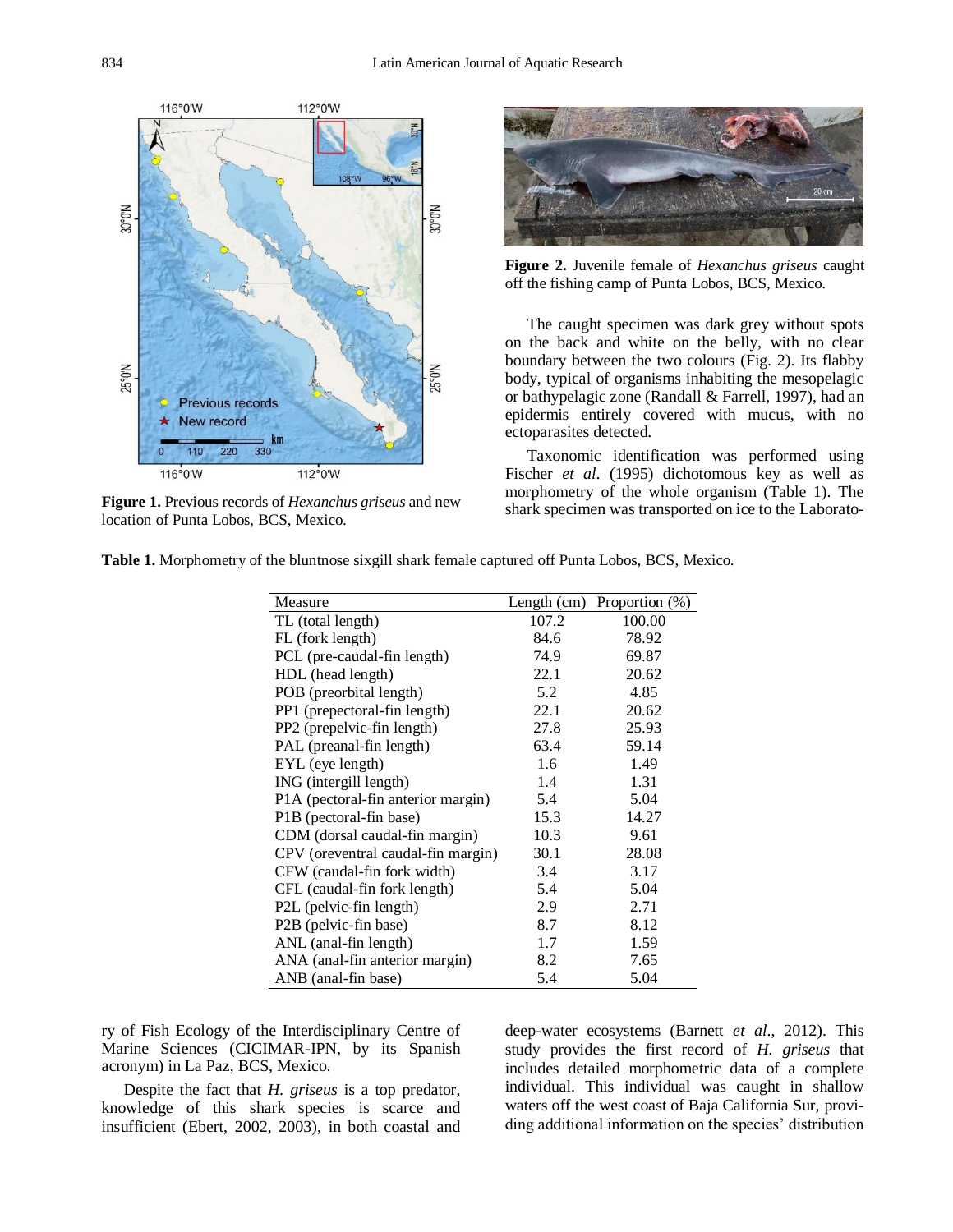in Mexico. As for its conservation status, the bluntnose sixgill shark is categorised as "near threatened" by the IUCN (Cook & Compagno, 2005).

In Mexico, information relative to *H. griseus* is insufficient for realize a proper assessment of the status of its population; furthermore, the limited information on its reproductive biology suggests that this taxon may be vulnerable to fishing (Barnett *et al*., 2012). The punctual catches recording of *H. griseus* taking advantage of them to produce scientific knowledge about basic aspects of its biology, will allow better understanding of the ecological niche occupied by this species in the national territory.

### **ACKNOWLEDGEMENTS**

We thank the fishermen of Punta Lobos, and Nefertiti Taydé Roldán-Wong, and Janna Domínguez-Boza. Nicole Reguera-Rouzaud for her help in drawing the figures. FGM thanks the Instituto Politecnico Nacional for funding from the Commission of Operation and Promotion of Academic Activities (COFAA) and Performance Incentive for Researchers (EDI) grants.

### **REFERENCES**

- Andrews, K.S., G.D. Williams & P.S. Levin. 2010. Seasonal and ontogenetic changes in movement patterns of sixgill sharks. PLoS ONE, 5: e12549.
- Andrews, K.S., P.S. Levin, S.L. Katz, D. Farrer, V.F. Galluci & G. Bargmann. 2007. Acoustic monitoring of sixgill shark movements in Puget Sound: evidence for localized movement. Can. J. Zool., 85: 1136-1142.
- Andrews, K.S., G.D. Williams, D. Farrer, N. Tolimieri, C.J. Harvey, G. Bargmann & P.S. Levin. 2009. Diel activity patterns of sixgill sharks, *Hexanchus griseus*: the ups and downs of an apex predator. Anim. Behav., 78: 525-536.
- Barnett, A., J.M. Braccini, C.A. Awruch & D.A. Ebert. 2012. An overview on the role of Hexanchiformes in marine ecosystems: biology, ecology and conservation status of a primitive order of modern sharks. J. Fish Biol., 80: 966-990.
- Castro-Aguirre, J.L. & F. García-Domínguez. 1988. Sobre la presencia de *Isistius brasiliensis* (Quoy y Gaimard) (Squaliformes: Squalidae: Dalatiinae) en el Golfo de México, con un elenco sistemático de las especies mexicanas pertenecientes al Superorden Squalomorphii. An. Esc. Nac. Cienc. Biol., 32: 91-108.
- Castro-Aguirre, J.L., A. Antuna-Mendiola, A.F. González-Acosta & J. De La Cruz-Agüero. 2003. Primer registro del tiburón cañabota *Hexanchus griseus* (Bonnaterre, 1788) (Chondrichthyes: Selachii-morpha) en la costa

occidental de Baja California Sur, México. CICIMAR Oceánides, 18(1): 39-41.

- Compagno, L.J.V. 1984. Sharks of the world. An annotated and illustrated catalogue of shark species known to date. Part 1. Hexanchiformes to Lamniformes. FAO species catalogue, Rome, 125(4): 1-249.
- Comfort, C. 2012. Spatial and trophic ecology of the bluntnose sixgill shark: environmental drivers of behavior and comparative trophic position in two distinct habitats. Master's Thesis, University of Hawaii Manoa, Honolulu, 114 pp.
- Cook, S.F. & L.J.V. Compagno. 2005. *Hexanchus griseus*. The IUCN Red List of Threatened Species 2005. [http://dx.doi.org/10.2305/IUCN.UK.2005.RLTS.T10 030A3155348.en]. Reviewed: 17 August 2016.
- Ebert, D.A. 2002. Some observations on the reproductive biology of the sixgill shark *Hexanchus griseus* (Bonnaterre, 1788) from southern African waters. S. Afr. J. Mar. Sci., 24: 359-363.
- Ebert, D.A. 2003. Sharks, rays and chimaeras of California. University of California Press, Berkeley, 284 pp.
- Ebert, D.A. 2015. Deep-sea cartilaginous fishes of the southeastern Atlantic Ocean. FAO, Rome, 251 pp.
- Fischer, W., F. Krupp, W. Schneider, C. Sommer, K.E. Carpenter & V.H. Niem. 1995. Guía FAO para la identificación de especies para los fines de la pesca. Pacífico centro-oriental. Volumen II. Vertebrados-Parte 1, FAO, Rome, 564 pp.
- García, H.E., R.A. Locarnini, T.P. Boyer, J.I. Antonov, O.K. Baranova, M.M. Zweng, J.R. Reagan & D.R. Johnson. 2014. World Ocean Atlas 2013. In: S. Levitus & A. Mishonov (eds.). Dissolved oxygen, apparent oxygen utilization, and oxygen saturation. NOAA Atlas NESDIS 75, NOAA, 27 pp.
- Goodson, G. 1988. Fishes of the Pacific coast: Alaska to Peru, including the Gulf of California and the Galapagos Islands. Stanford University Press, Stanford, 267 pp.
- Locarnini, R.A., A.V. Mishonov, J.I. Antonov, T.P. Boyer, H.E. Garcia, O.K. Baranova, M.M. Zweng, C.R. Paver, J.R. Reagan, D.R. Johnson, M. Hamilton & D. Seidov. 2013. World Ocean Atlas 2013, Temperature. In: S. Levitus & A. Mishonov (eds.). NOAA Atlas NESDIS 73, NOAA, 40 pp.
- Miller, D.J. & R.N. Lea. 1972. Guide to the coastal marine fishes of California. Fish. B-NOAA, 157: 1-249.
- Randall, D.J. & A.P. Farrell. 1997. Deep-sea fishes. Academic Press, San Diego, 388 pp.
- Robertson, D.R. & G.R. Allen. 2015. Peces costeros del Pacífico Oriental Tropical: sistema de información en